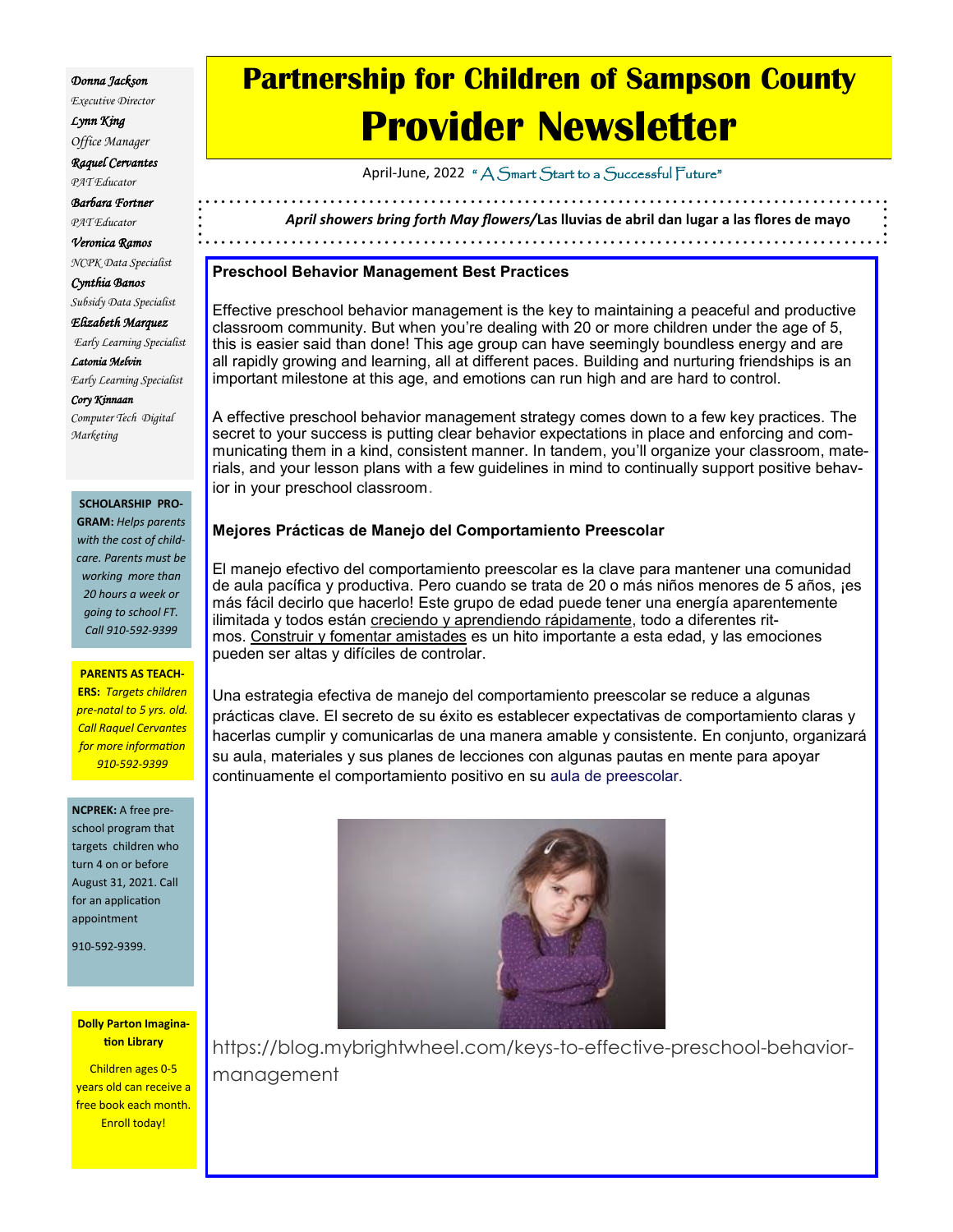**Effective preschool behavior management strategy /Estrategia efectiva de manejo del comportamiento preescolar** 

1.Develop clear preschool behavior guidelines/Desarrollar pautas claras de comportamiento preescolar

2. Be specific about your expectations/Sea específico acerca de sus expectativas

3. Follow a daily routine/Sigue una rutina diaria

4.Stay positive and reinforce good behavior/Manténgase positivo y refuerce el buen comportamiento

- 5. Use visual cues/Usa señales visuales
- 6. Manage transitions carefully/Gestione las transiciones con cuidado
- 7.Teach empathy and other social skills/Enseñar empatía y otras habilidades sociales

8. Pay close attention to challenging behaviors/Preste mucha atención a los comportamientos desafiantes

9.Engage with families/Comprometerse con las familias

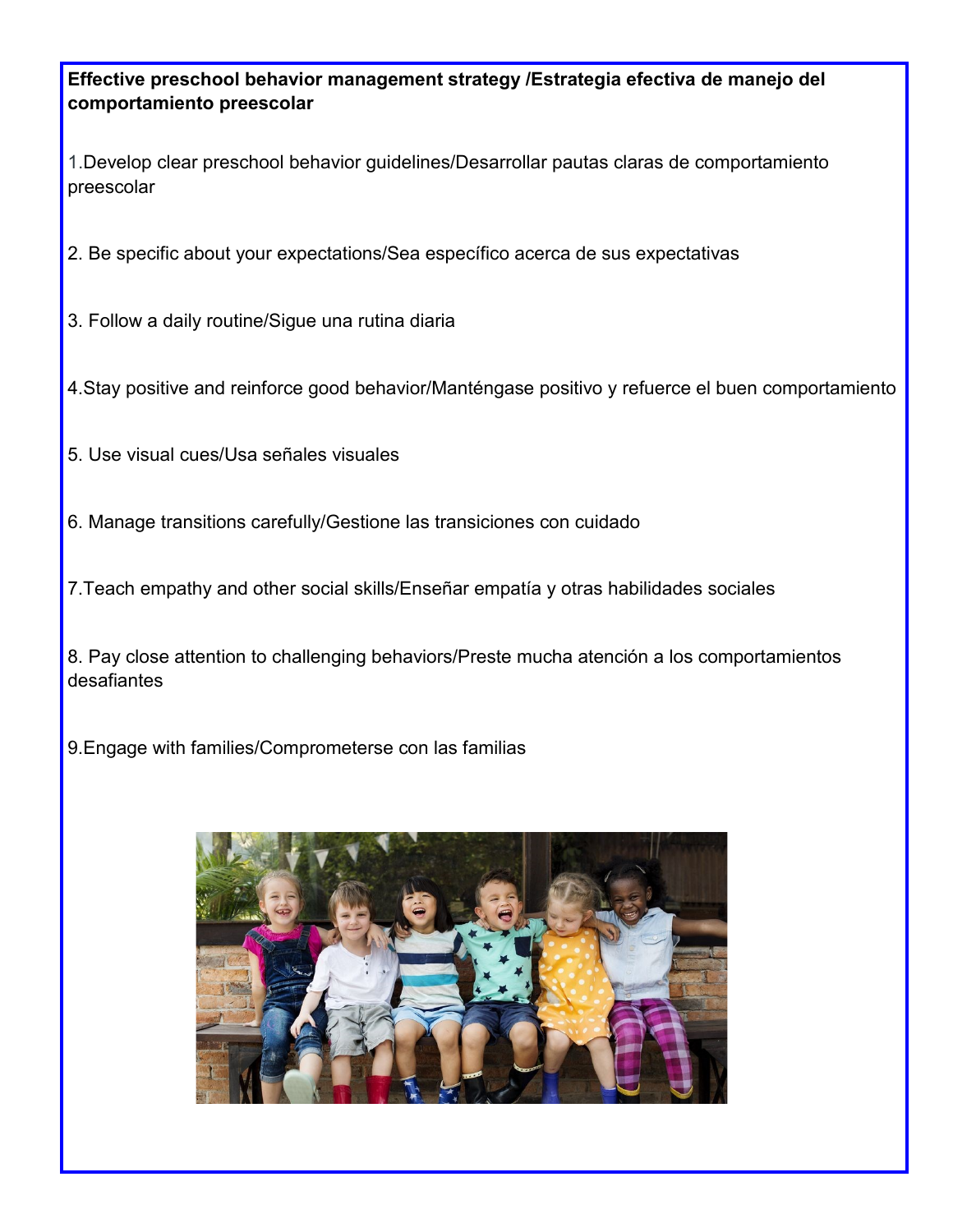April-June 2022 " Ready for School, Ready for Life!"







Below are some great books to engage your students. A continuación se presentan algunos libros excelentes para involucrar a sus estudiantes

- Hands Are Not for Hitting
- Helps with: Learning not to hit

For Ages:1-4



# Perfect

Helps with: Cooperating with Others

For Ages: 3-5